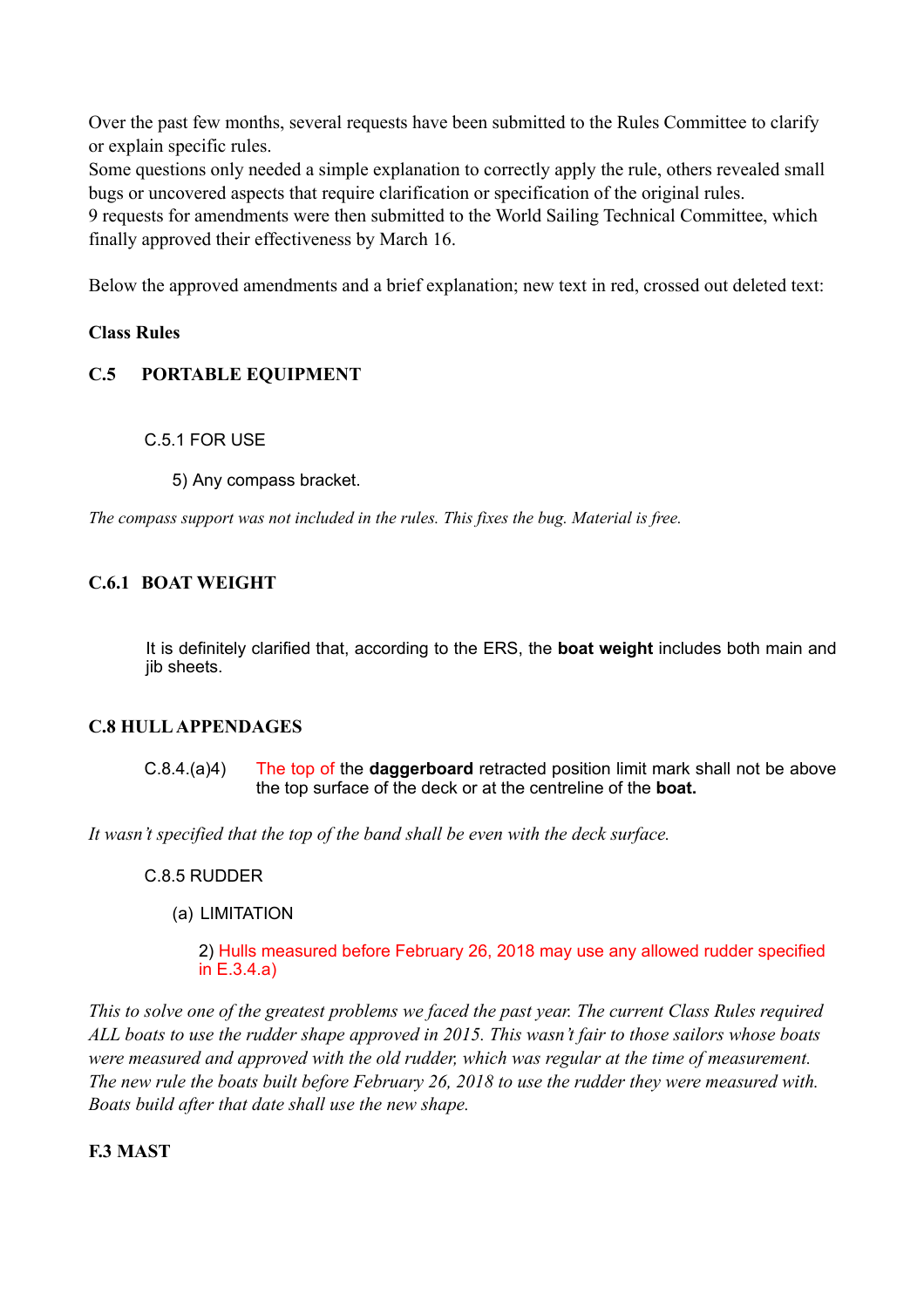#### F.3.4 DIMENSIONS

|                                                                                                                                                                                                                                 | minimum                                 | maximum                       |
|---------------------------------------------------------------------------------------------------------------------------------------------------------------------------------------------------------------------------------|-----------------------------------------|-------------------------------|
| From the heel point to the upper point<br>Mainsail luff mast distance<br>Standing rigging and jib halyard rigging point above the heel<br>point<br>Transverse dimension at the upper point<br>The mast centre of gravity height | 4860 mm<br>$32 \text{ mm}$<br>$2521$ mm | 6499 mm<br>5112 mm<br>4962 mm |
| From the mast centre of gravity to the upper point                                                                                                                                                                              |                                         | 3588mm                        |

*This amendment is quite complicate to explain. The mast height of the boats built before 2001 was measured from the sheer line (now called Mast Datum Point) because of the different height of the double bottom (liner). In 2001 a tolerance of 1cm in the double bottom height and a maximum length of the mast from the Heel Point to the Top Band were introduced. The Mast Datum Point is no more measured on new boats. This amendment will make the mast CG measurement easier.* 

# **C.9 RIG**

#### C.9.8 CONDITIONS FOR USE, OTHER RIGGING

**(a)** Any number and type of hiking straps cords or lines are allowed providing they are attached to the **boat** anywhere inside the cockpit within 203mm of the top of the deck

*This is a duplicate of F.7.2.(i)* 

# **D.1 PARTS**

#### D.1.6

|                                                            | minimum  | maximum l |
|------------------------------------------------------------|----------|-----------|
| The bare hull weight excluding correctors weights shall be | 125,2 kg |           |

*This amendment to comply to D.1.2(b)* 

## **D.7 MOMENT OF INERTIA**

For our purpose**,** D =2.6233 m.

$$
I = \frac{2.6233m^2CT^2}{4x3.1416^2} = 0.1743m^2CT^2
$$

*There has been a mistake in translating the original formula and a unit of measure was missing from long time in the formula. This fixes the mistakse. Nothing changes in the MOI as the difference is in the 4th decimal.*